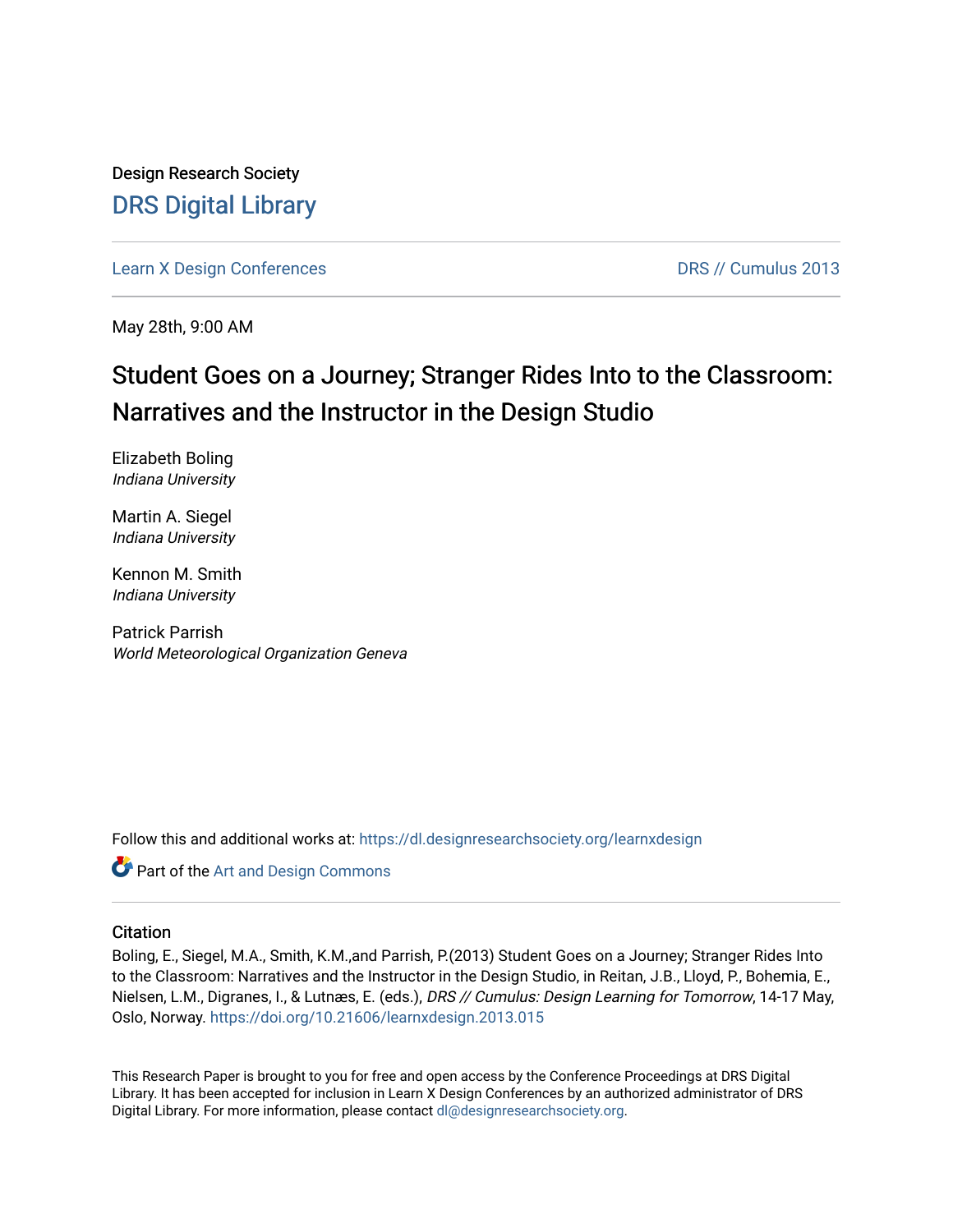

# **Student Goes on a Journey; Stranger Rides Into to the Classroom: Narratives and the Instructor in the Design Studio**

Elizabeth BOLING<sup>a</sup>, Martin A. SIEGEL<sup>\*a</sup>, Kennon M. SMITH<sup>a</sup> and Patrick PARRISH<sup>b</sup>

<sup>a</sup> Indiana University

 $\overline{a}$ 

**b** World Meteorological Organization Geneva

*Abstract: Enthusiasm is growing in non-traditional environments for teaching design by adapting knowledge and approaches from studio pedagogy, described as a "signature pedagogy" by Shulman in 2005. Meanwhile, those in fields where some variation of studio pedagogy have been used for decades are engaged in addressing some of its experienced shortcomings. Within this landscape of change, the authors have been engaged in study of their own studio-based courses, (interior design, instructional design, and interaction/experience design), reflecting on how this form of pedagogy is contributing to students' development as designers. In this study we consider the role of the instructor in the studio using a lens informed by narrative aesthetics and transformative education. The narrative that an instructor encourages students to experience with regard to themselves, to the instructor, or to both, has a profound impact in the studio environment. This paper will explore that impact within the context of the authors' own courses via review of course notes and collaborative reflection with colleagues.* 

*Keywords: studio education for design, transformative education, narrative* 

Corresponding author: Indiana University | USA | e-mail: msiegel@indiana.edu

Copyright © 2013. Copyright in each paper on this conference proceedings is the property of the author(s). Permission is granted to reproduce copies of these works for purposes relevant to the above conference, provided that the author(s), source and copyright notice are included on each copy. For other uses, including extended quotation, please contact the author(s).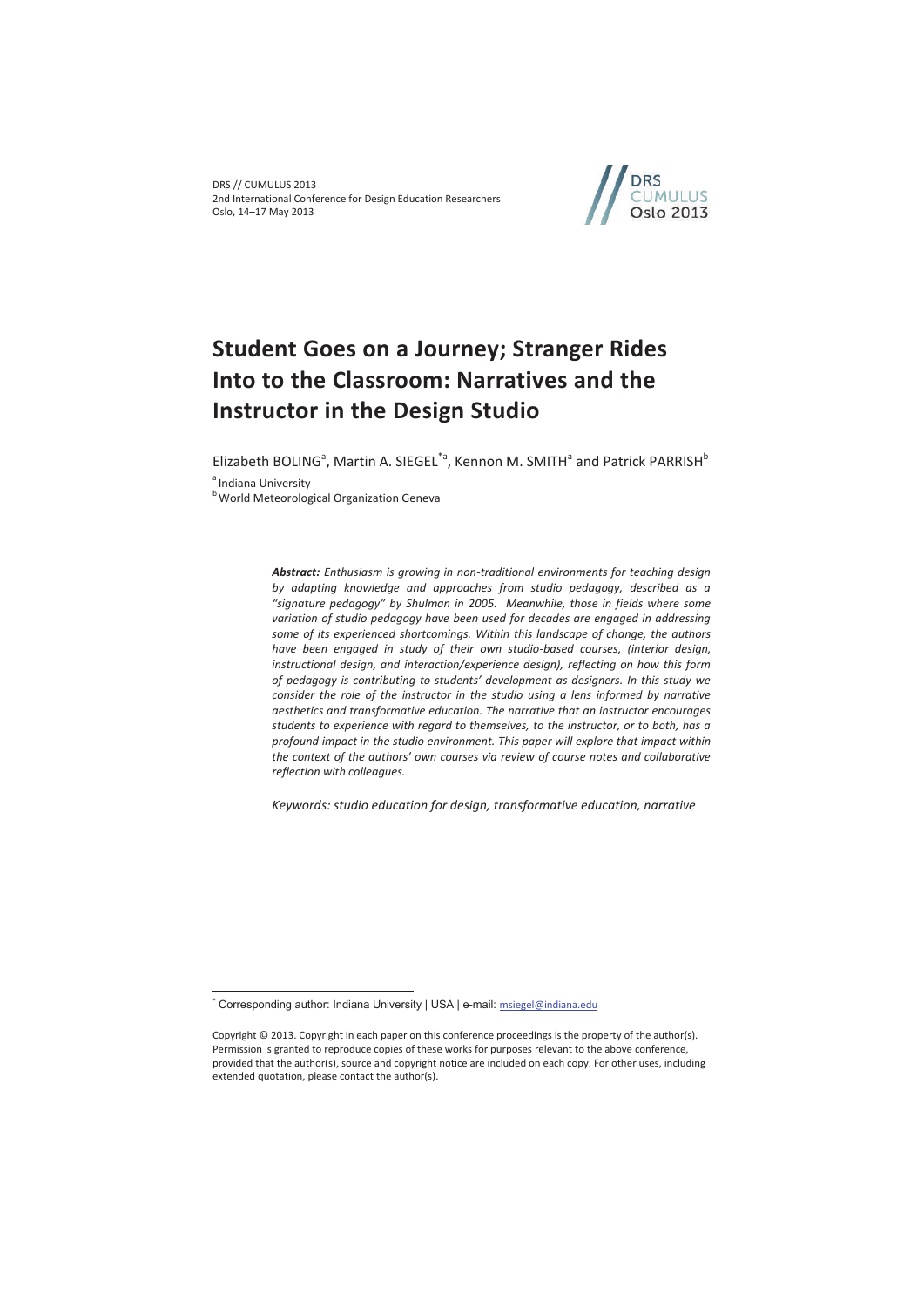Enthusiasm is growing in non-traditional environments for teaching design by adapting knowledge and approaches from studio pedagogy (DiGano, Goldman & Chorost 2009), described as a "signature pedagogy" by Shulman in 2005. While multiple variations of studio pedagogy exist, a recent study of architecture, industrial design and interaction/experience courses using studio approaches (Cennamo, Brandt, Scott, Douglas, McGrath, Reimer & Vernon 2011) begins with a general description of studio based learning, which includes "a space where students are assigned individual desks that are, in most cases, available to them at all times;" classes usually meeting "multiple times a week for three- to four-hour sessions, with students encouraged to work in the studio rather than at home during off-hours;" design problems which students work alone or in small teams to solve; and "formal and informal critiques." Cennamo et al. point out that instructors do not lecture, but provide "experiences that lead students to new insights in their work."

Meanwhile, those in fields where some variation of studio pedagogy have been used for decades are engaged in addressing some of its experienced shortcomings. Key concerns include questions about critique, specifically their efficacy, consistency, and transparency (Anthony 1991; Barrett, 2000; Webster 2007; Wilkin 2000), about prioritizing physical characteristics of designs over social and political issues (Salama 1995), and about focusing inward as a cultural norm in the studio versus focusing on the concerns of users clients (Nicholson 2000; Mewburn 2010). Studio models of teaching and learning require a lot of time and space, making them difficult to justify in times when budgets and student-teacher ratios are shrinking—even as competency requirements for design students multiply (Morgado 2009). Tight budgets also make it difficult to maintain faculty expertise required by studio teaching (Salama 1995). Instructors note barriers their students face in learning within the studio approach (Matthews 2010; Siegel & Stolterman, 2008) and students report difficulties navigating the studio environment (Chen 2001; Willenbrock 1991).

## **Transformative Learning and the Studio**

Learning how to design can be transformative for students who think they will find prescriptive processes or, at the other extreme, the freedom to express their artistic visions with little regard for clients and other constraints. In fact, transformation may be necessary just to get novice designers out of their preconceived notions of design (Siegel & Stolterman, 2008). In an attempt to uncover those qualities that contribute to making a learning experience transformative, rather than mundane or merely utilitarian, Parrish, Wilson and Dunlap (2011) have looked to Dewey's aesthetic and ontological theories of experience (Dewey 1934/1989). They describe the transactional basis of learning experiences in terms of the contributions made by the situation (the designed experience) and by the individuals involved (learners, instructors, and instructional designers). As these qualities are enhanced, the experience has higher potential to move from being unsatisfying to becoming challenging and aesthetic, and even transformative (see Figure 1).

Elements of the studio—open working space, the design brief as a primary assignment, critique—may naturally enhance the immediacy, malleability, and compelling quality of the learning situation. However, design briefs may or may not include "activities that move in concert toward a clear consummation," and instructors who "bring ... personal qualities to the table as they interact with learners" may or may not be intentional with regard to resonances and coherence (Parrish, Wilson & Dunlap,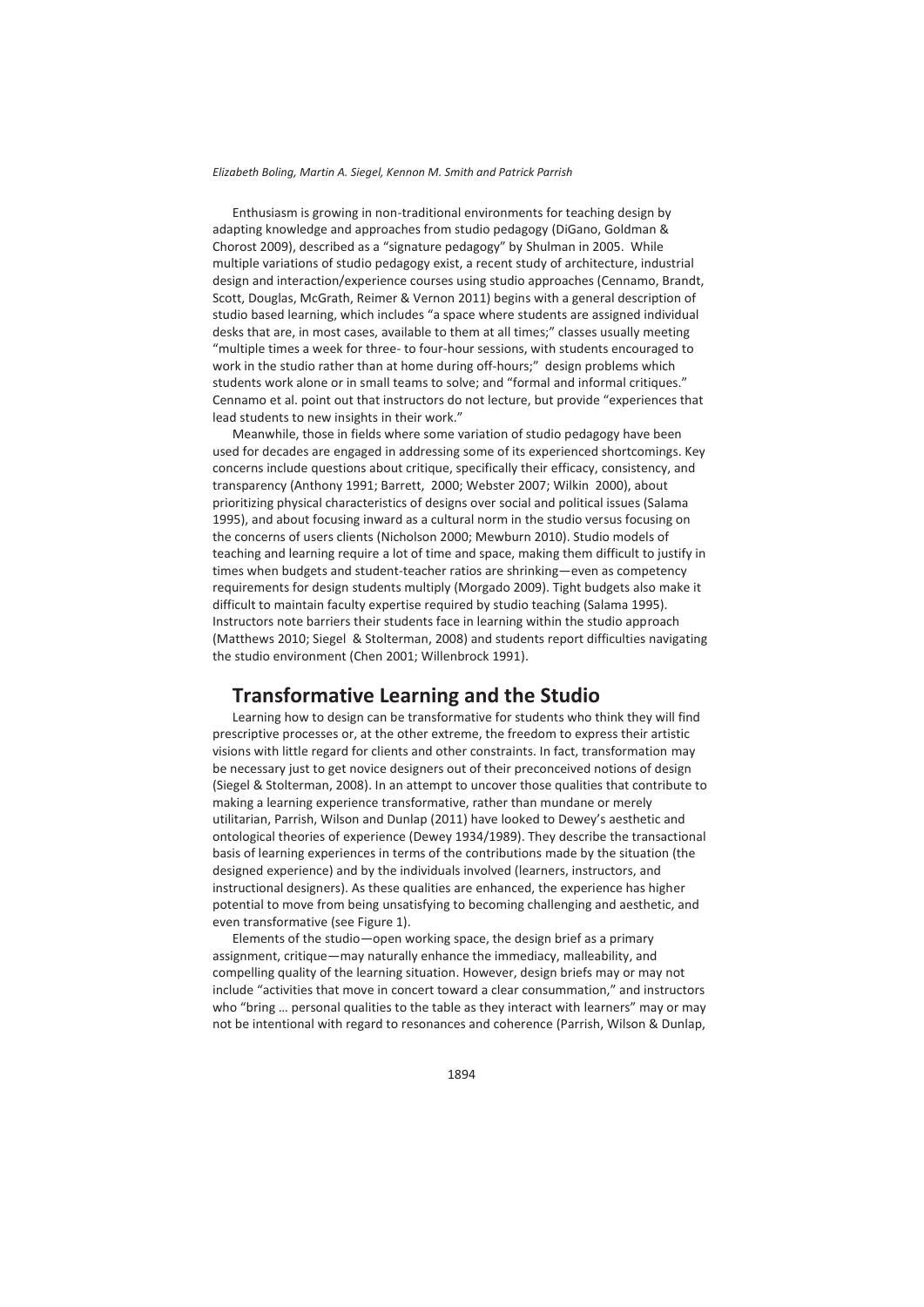2011). And no matter whatever else is going on, some of the qualities outlined in this framework may not be fully achievable without some integrating force, one which attention to narrative might supply.



*Figure 1. Situational and individual contributors to aesthetic experience. The qualities shown on either side of the diagram interact with each other, working together to promote higher levels of challenge and aesthetic experience, but they are not uniformly present at all times. Therefore the level of challenge and aesthetic experience will fluctuate over time as shown by the fluctuating line.* 

### *Narrative structures and the instructor's role in the studio*

Despite the unending stream of stories generated in books, films, and theater, fictional narratives manifest themselves in what turns out to be a surprisingly narrow range of prototypical structures (Booker, 2005). Our ability to find this narrow range is likely due to the fundamental role of narrative in helping us make sense of our experiences (Burke 1966; Bruner 1990). For example, Dewey describes the narrative nature of experience as the definitive quality of the "live creature," a narrative stimulated by the impulse to resolve indeterminate situations and given structure by the pattern of inquiry that follows (Dewey 1934/1989; Dewey 1938/1991). Those exploring fictional and religious narratives find something deeper and more poetic. Campbell (1968) examines the prevalence of the hero's journey in our mythic narratives, a pattern in which a person ventures out to perform a heroic deed and is transformed in the process. Writers of fiction recognize these, but also find their own broader and more prescriptive patterns to help stimulate and validate their creations. For example, although the categories vary in name and breadth, writers on fiction often see narratives as falling a half dozen categories, all of which can inform our views of the learning process.

However, some have found it useful to narrow the range even further to the following two archetypical narratives: 1) stranger comes to town (bringing novelty and conflict, and challenging the status quo); and 2) someone goes on a journey (which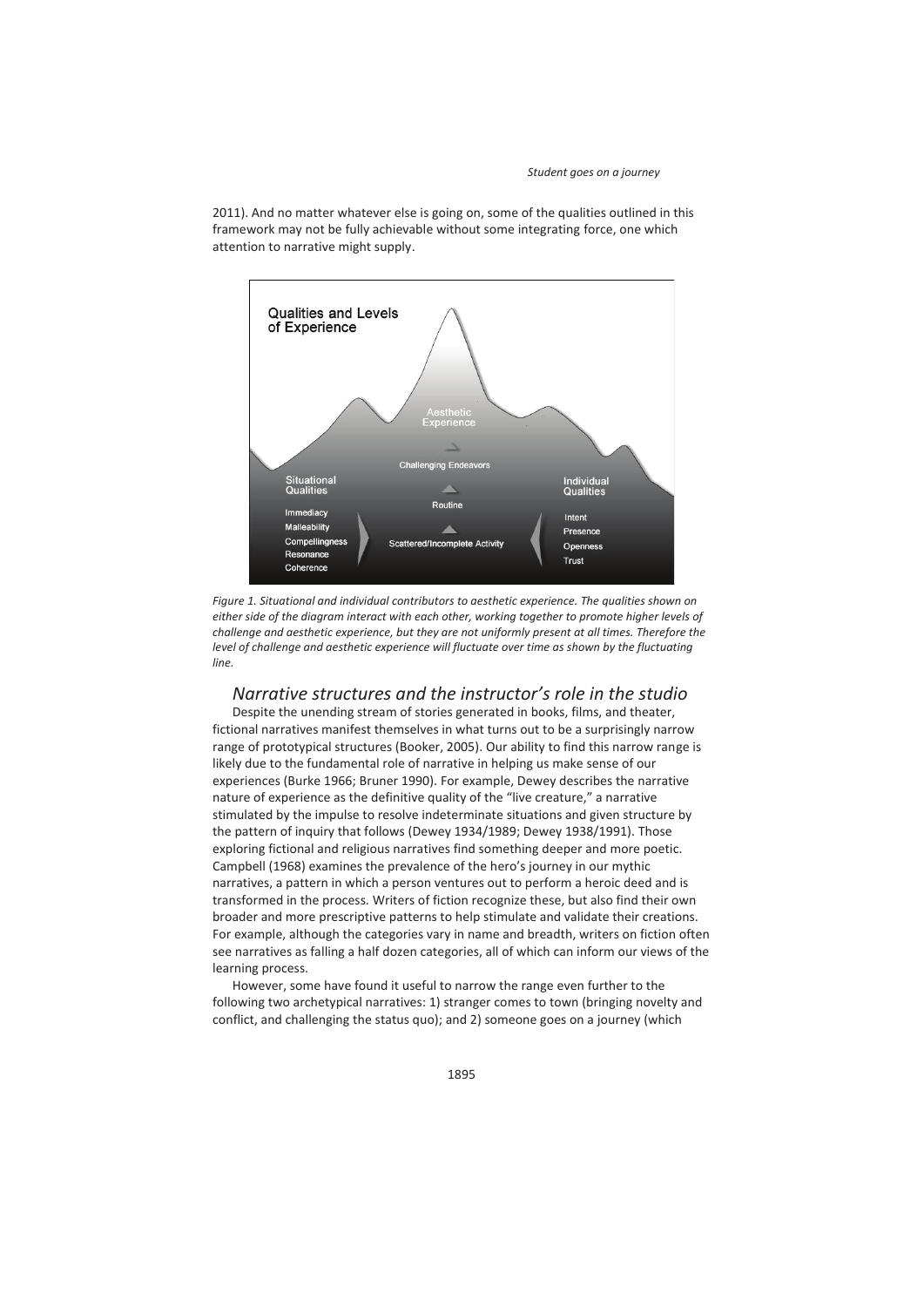forces the person to face novelty, conflict, and a challenge to their internal status quo). Because learning, and particularly learning something as challenging as design, can require significant personal change, in this paper we use these final two narrative structures as our starting point for reflections that may lead to further inquiry.

The role of the instructor within studio pedagogy is not to envision or re-design the super-structure of that pedagogy, which is to some extent set and contributes to efficiency on the curriculum level, according to Shulman (2005), but to bring situational and individual qualities together within the individual studio providing what Cenammo et al call "experiences that bring new insight." Mention of instructors runs like a thread through discussions of all the other, tightly integrated features of studio. Researchers also examine the activities of studio instructors directly. Klebesadel and Kornesky (2009) speak in detail about instructors' contributions to critique, and their effect on students and learning in the studio, potentially positive and negative, including the need to negotiate a relationship that includes both support for the student and judgment of that student's work. Lawson and Dorst (2009) discuss the observed role of the instructor (tutor) in the studio, concluding that discussions between tutors and design students "require enormous skill to manage" (p. 256). Aiming to help instructors who may not themselves experience studio based learning, but who have been expected to practice it, Cennamo, et al. (2011) conclude, based on their observations and analysis, that "… experienced studio instructors increased the transparency of the design problems as they modeled their design-thinking; guided students through the heterogeneous, dynamic nature of the design problem through their assignments, subassignments, and associated meta-discussions; and helped students learn to evaluate the legitimacy of competing alternatives as through questioning and prompts."

In each case, the instructor is depicted simultaneously as a sensitive instrument serving a role in the overall pedagogical system, and as simply one element (albeit a complex and sensitive one) in what seems almost like a self-running system. Shulman (2005) explains that signature pedagogies are efficient because both instructors and students move from course to course without having to relearn the pattern of these features and practices. In traditional domains of design, the assumption might be made that studio instructors know what to do because they studied in studio themselves absorbing not only the learning that developed them into designers, but the model of how to be an instructor impressed on them by virtue of its being a vehicle for their development. For the individual instructor in the studio, however, is this view sufficient? Can such complexity and sensitivity be managed on a piecemeal basis—as elements of critique, of problem-setting, of setting and moderating discussions, and so forth? In the attempt to avoid an arbitrary approach to studio pedagogy (Elkins 2001), but to acknowledge that the individual instructor must bring him- or herself fully into the studio—at least as a professional self—in order to play the demanding role required, we see the need to begin examining studio instruction from the instructor's perspective.

# **Reflections of Studio Instructors**

The co-authors of this study have been engaged in separate and collaborative studies of their own studio-based courses (interior design, instructional design, and interaction/experience design), reflecting on how this form of pedagogy is contributing to students' development as designers (Boling & Smith, in press; Siegel & Stolterman, 2008; Smith, in progress). Over several years of weekly conversations specifically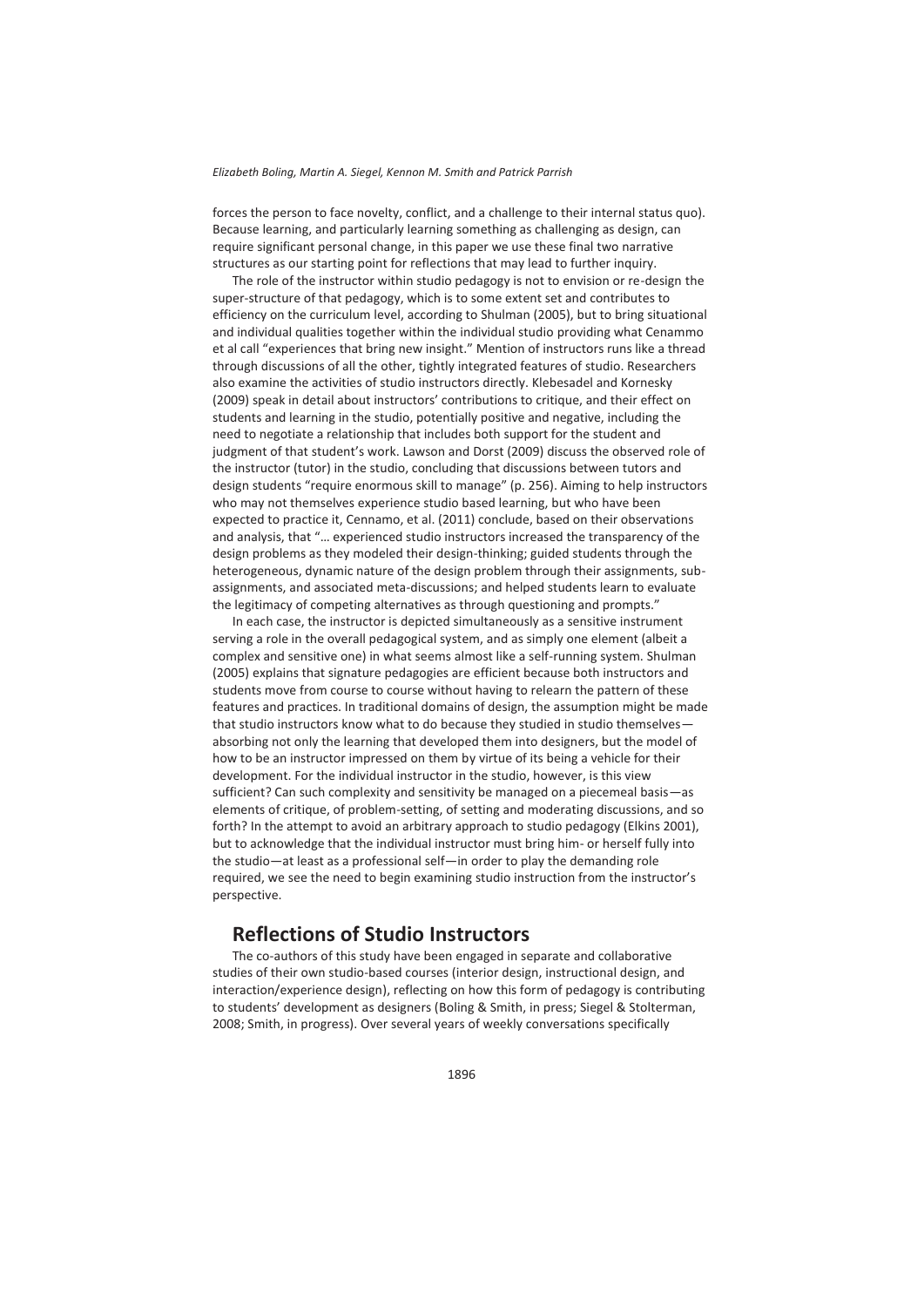focused on our lived experience of teaching in the studio, it has become clear to us that none of us enacts our roles in the studio, or is even capable of doing so, in exactly the same way as the others. We also attribute some critical dimensions of our studios to our individual presence and approach. This makes sense in light of the framework we apply here; our personal qualities are manifest differently in each of us.

In this paper, each of us presents the case of our own studio teaching in reflective form, using our combined discussions with each other, review of course notes and field notes, as well as previous and ongoing research into our own courses. We choose this lens of narrative aesthetics (Parrish, 2005) and transformative education (Parrish, 2011; Parrish, Wilson & Dunlap, 2011) in the shared understanding that design education is intended to transform the student (already possessing the human's natural inclination to design) into an individual prepared to work as a professional designer, and that narrative may help to explain how studio instructors handle the overwhelming complexity of this signature pedagogy.

## **The Cases**

### *Case 1: Undergraduate Interior Design – Student Goes on a Journey*

The studio students with whom I work are on an adventure that lasts multiple years. They may work with me for only one studio, (often in the middle of their journey) and have come to recognize certain patterns, but have quickly learned that individual studio instructors all interact with them differently. In narrative terms, they encounter a series of diverse characters along the path of their journey. For some students this is disorienting, especially early on. By the time they are in upper-division studios, they seem less threatened by the variety between instructors, even appreciating that they are working with professionals who bring different approaches and outlooks to the classroom. The challenge as an instructor is to provide reasonable continuity while not artificially simplifying the natural complexity of design, and the various outlooks we bring to design situations.

In many journey stories, the protagonist is assisted by a mentor to overcome a common foe or to fulfil some difficult quest. One of the challenges in studio is that students sometimes seem to regard me as mentor one moment, and foe the next. In regular work-sessions, most students freely share their work-in-progress, and receive and respond to feedback. I sense that they regard me as a mentor in this setting and view my suggestions and questions as contributions to their progress. However, in some other cases, it seems that there is a fine line, in the student's mind, between assisting and frustrating their progress. If I give radical feedback that they cannot connect to their current position, or that requires work beyond what they are willing or feel capable of doing, the interaction suddenly feels very different—that I am regarded as an obstacle instead of a help. While an instructor might recognize that a real mentor sometimes should stop or re-direct forward progress, the student might interpret such critique as over-reaching, or an attempt on the teacher's part to assume ownership over their project. This dual face of the mentor-companion is a staple of journey stories.

Additionally, I often am playing multiple roles (not simply friend or foe) and must mediate among them when interacting with students. Specifically, I am there to assist the student in overcoming challenges, but also to ensure sufficient challenge to stretch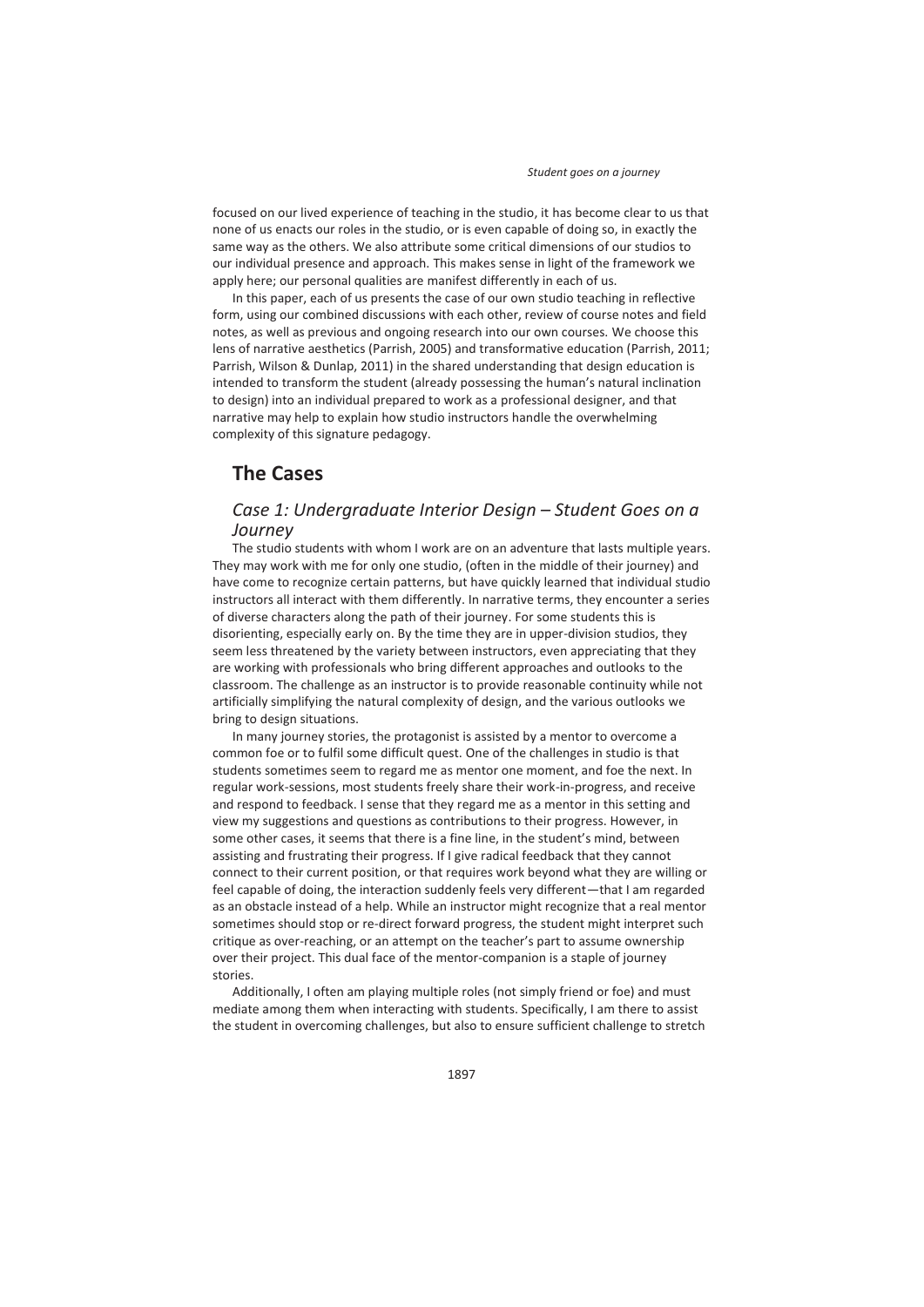the student beyond current abilities. On top of this, I am ultimately responsible for grading the student's project, which creates a somewhat artificial dynamic and seems to cause significant discomfort to some students.

An example helps illustrate the multi-faceted role I play in the student's journey. If I am working with a student on a residential remodel and I see a space-planning decision I know is inefficient, for which I can imagine a more seamless configuration, do I stop the student and offer the alternative that is informed by my longer years of experience, or do I permit the student to proceed with the strategy they have initiated? From my perspective, one choice may provide practical knowledge in situ that the student did not have before; the other—though uncertain in outcome and potentially timeintensive—may offer the student a chance to experience a deeper connection with her work and my knowledge while she works through the problem than she would have had otherwise.

From the students' perspective, when they show me their preliminary work, they are likely doing so for two inter-twined reasons: first, to get feedback on how they might improve the design, and second, to gauge where their work falls in relation to standards I will be applying when grading. In other words, they are seeking guidance to lead to a successful product (me as a mentor character in their journey), but also to gauge their potential grade (which casts me as one of the monsters they must overcome on their way). This perspective is not present only in the students' minds; as an instructor I could choose to give an A to any project on which I consulted a student, or I could choose to assist students at such a level that all their work would earn a justified grade of A. But my role here is reminiscent of Merlin's in the story of Arthur's education (White 1977)—Merlin transforms Arthur and himself into a variety of animals, some of them placing Arthur in actual jeopardy, in order to develop the qualities he needs to have as a knight.

This dual role can interfere with developing the confidence needed between a successful protagonist and their mentor or advisor, unless the protagonist trusts that ultimately the mentor will not let them struggle for no reason, but because something is to be gained through such a difficult experience—something which cannot be gained in another way. In the studio, this seems to play itself out in very different ways depending on the characteristics of the student with whom I am working. Interactions between us often work best when I have had the opportunity to work with a student long enough to be able to make judgments beyond what I see in a sketchbook. Two students may come to class with little work in hand. To the talented one I may offer comparatively little help so as to not reinforce the idea she can coast through. To the one who is struggling, I would offer more detailed suggestions to help him identify a beginning point for moving forward on his own.

 In the end, this narrative illuminates the complexity of interpersonal relationships between student and instructor, the multiple roles the instructor often assumes, and the increased importance of the instructor being able to recognize areas of relative strength and weakness among their students. In other words, I see myself as a character in the story of each student's journey—each of them encounters me, but each is the protagonist of her own story and to each, therefore, I am a different character. The mix of mentor and monster is always present in me, but it varies dynamically as it intersects the narrative of the student.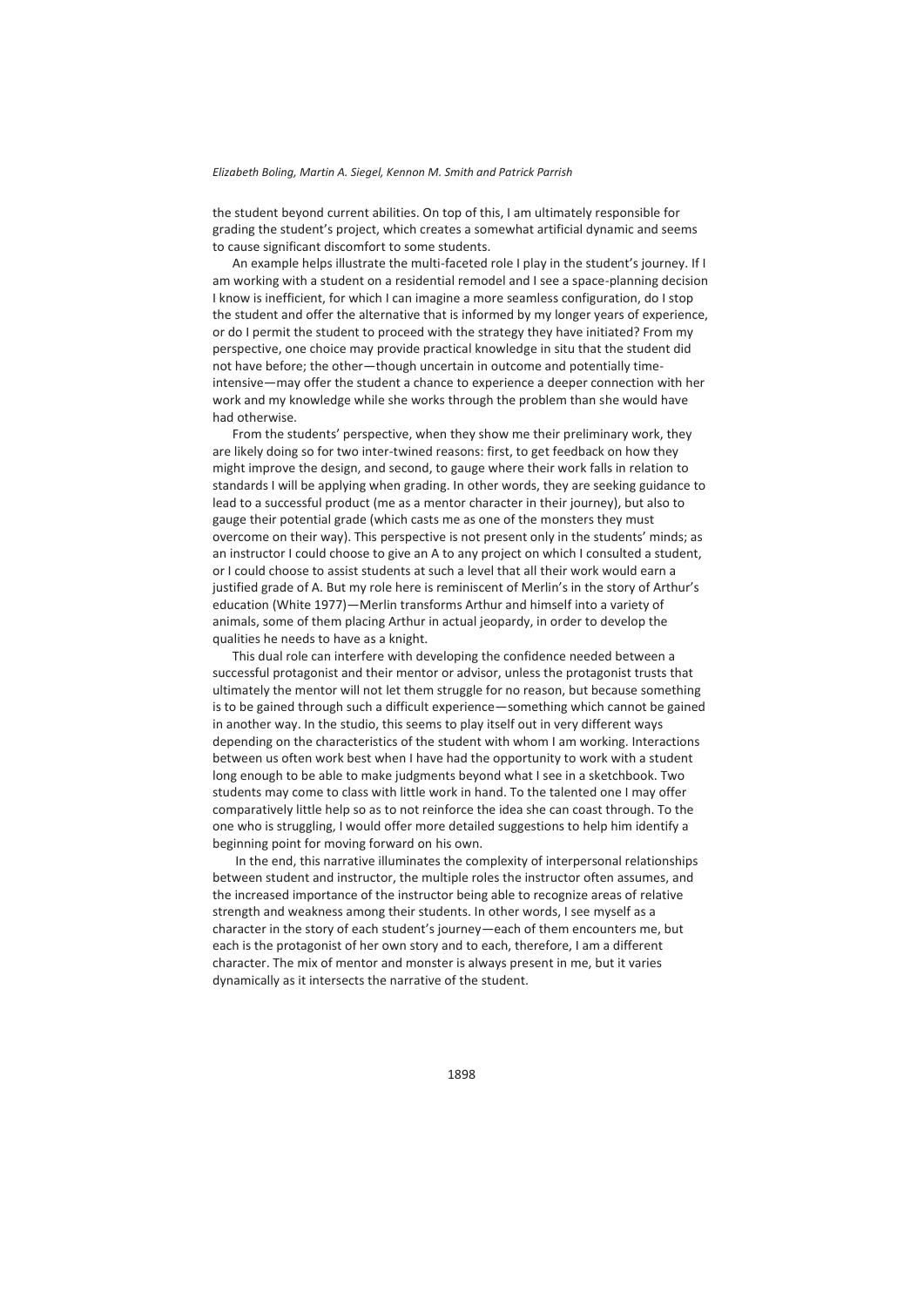## *Case 2: Instructional Graphics Design: Student Goes on a Journey—with a squire*

In a studio course on instructional graphics design, created and studied together with the second author of this study, and taught primarily by the first author, in this section referred to as "me," since 2005 (Boling & Smith, 2010), students grapple frequently with the challenges inherent in the briefs that confront them when the course begins. The most challenging of these is "Draw 100 Things." In addition to the challenge of time (eight weeks), many of the students have little or no background in creating images and most have no experience with composition or layout at all. They have variable experience with the tools they will need to use.

In early iterations of the course, my co-designer and I realized that we needed to develop new briefs. We were using exercises similar to those that my collaborator and I remembered from our own studio experiences (see Figure 1). Students were not engaging intensely with these simple exercises, and many of them were perseverating over 1-2 unproductive trial images far too long for them to experience either much practice or much iteration in designing. The "Draw 100 Things" brief which replaced them was not developed rationally, based on some principle of instruction or top-down analysis of the students' needs. It was partially an inspiration that felt like an intuitive gamble at the time, but on reflection was likely the result of two influences. First, we could see that the students seemed to struggle to figure out how the smaller exercises related to each other; second, in a different set of courses I had seen students put in far more than the minimum—or even the expected—effort on projects when they chose topics close to their interests but larger than I would have counselled them to try.



*Figure 2. Sketchbook page from 2005 student attempting to complete an exercise focused on appreciation of negative space and selection of simplified shapes for describing forms.* 

"Draw 100 Things" had been an optional project for a previous iteration of the course, so we had seen that it had something of a fascination for students, but that it was also too daunting for most of them to tackle voluntarily. Reflecting on this project using analogy and a familiar lens for me, gestalt principles of perception, I had speculated that the fascination of the project was partially in the title. It displays "figural goodness," (Easterby 1970), which is a property achieved by visual shapes that display closure, continuity, symmetry, simplicity, and unity. Simply put, the title is selfcontained and transparent; when students ask questions about it, it does not change it displays continuity. It folds all the aspects of the former individual exercises into one activity, which I interpret as closure and unity.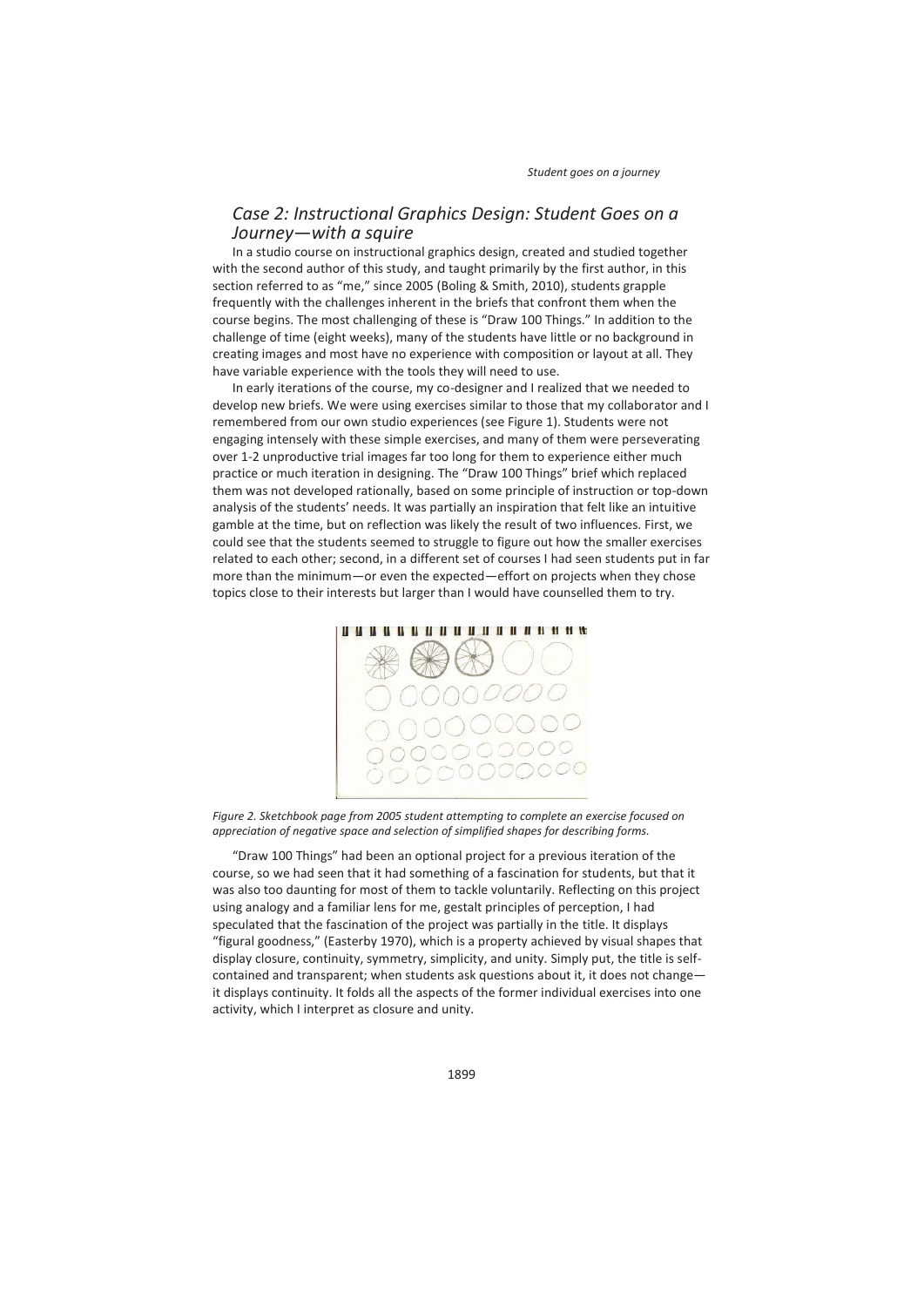

*Figure 3. Sketch page from 2009 student preparing for "Draw 100 Things." Note the student has drawn a computer mouse five times and a notebook computer twice. For the students in this course (not majors in graphic design or illustration) this represents a high, and a productive, investment in practice over the example in Figure 2.* 

However, I did not have a conceptual basis on which to consider its daunting quality. After making this brief required for all students in a calculated gamble to require more, and more intensive, eye-hand practice, I was frankly surprised at how readily the students embraced it, despite their trepidation. The narrative lens helps to explain this. When the brief is introduced in class, my presentation is matter of fact. From what students tell me later in the eight weeks, I may as well have told them that in order to pass the class they each need to slay a dragon. The brief is presented in low key manner, like the start of a fairy tale in which a pleasant kingdom is introduced (the studio), and then, of course—because it is a fairy tale—a seemingly impossible quest has to be undertaken. Each of the students will undertake this quest in a personal way, finding the means to do so individually. This is business as usual in fairy-tale land and, as in such stories, each student rides off from the castle toward an uncertain future, experiencing a unique mixture of anticipation and dread.

In my field notes it is obvious that I am grappling with these students' challenges alongside of them. I talk with them about what they are trying to accomplish and offer suggestions to them, but I am often unsure how these suggestions will turn out—or whether they are the most productive directions for the individual student. This is not because I am unsure of myself as a designer, or as an educator, although I hope I have healthy levels of humility and doubt about both. It's because I see myself as a squire riding alongside each of them. Each of them is the main character in this story. I facilitate the plot twists, provide a little comic relief, and do a lot of the logistics, navigation and scouting required for a successful outcome. And I squire each of them differently depending on how they seem to be framing the quest. For those full of fervor, yet increasingly burdened by the enormity of the responsibility they have taken on, I hope to emulate Sam Gamgee—steadfast and encouraging, keeping an eye out for pitfalls, but refusing to complete the quest for the student who must do so for herself (Tolkien 2007). For another I am Sancho Panza, down-to-earth and even somewhat simple, as I question the scope of a too-ambitious plan, yet follow doggedly along to help see the project through (De Cervantes 2005). The squire role is one in which I am comfortable. I find that I can draw from myself appropriate responses in class while I am inhabiting this role, even though I have little idea what might come up next for each of my students.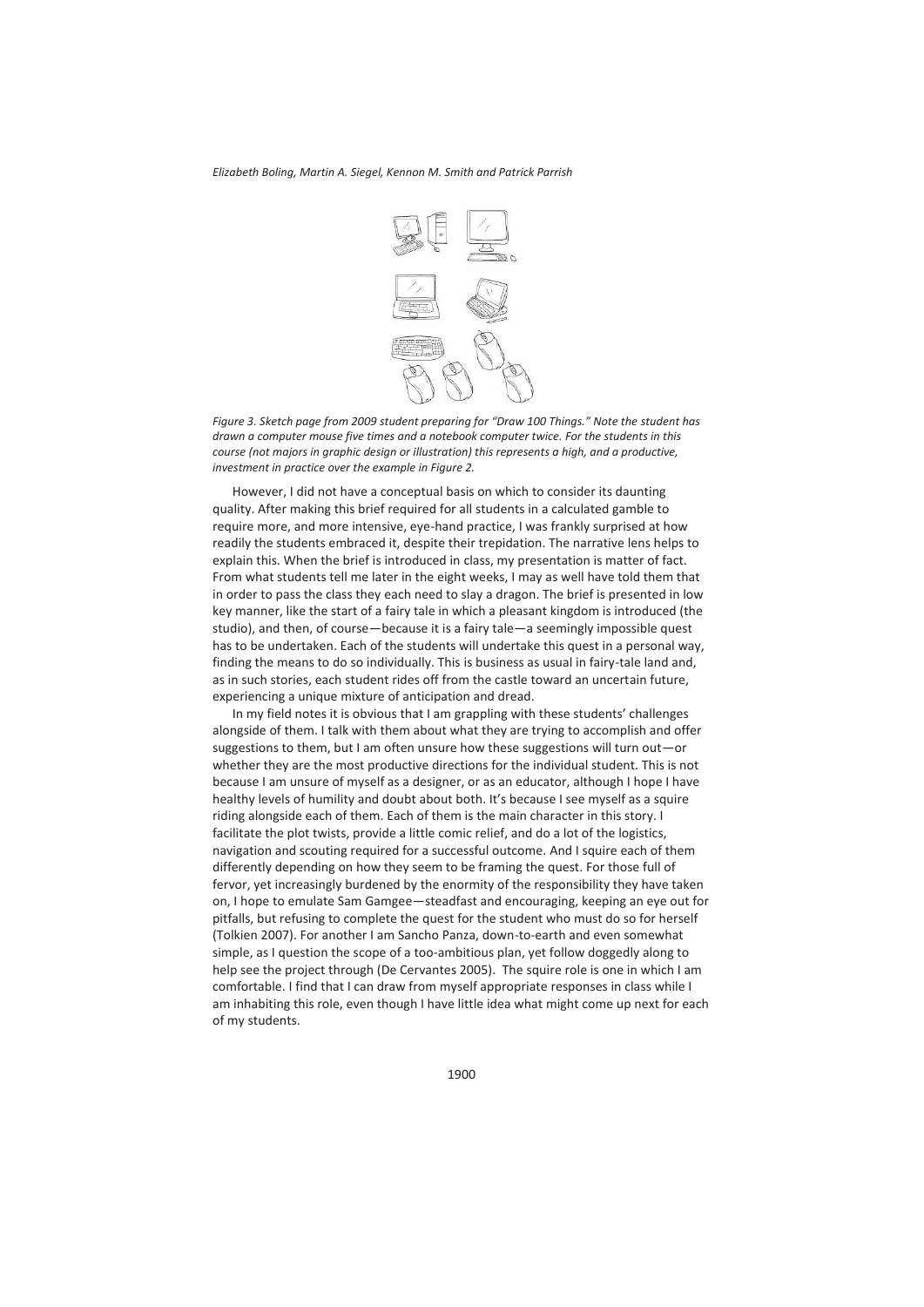Recalling my first year in a BFA program, I was handed a brief reading, "Plan and complete a drawing on which you spend a minimum of 30 hours actually drawing." This appeared to me at the time as a Herculean labor (Burkert 1985), punishing, arbitrary and likely impossible. I realize that the story of this experience was much the same for me as "Draw 100 Things" is for the students in our class. The difference is that the instructor in my BFA course played a very different role to that of my fairy tale squire. He played King Eurystheus, setting incredibly difficult tasks for me and disallowing any outside assistance with my work, including his own. This narrative worked for me, as did other, very different, ones played out in other studios where I studied, and it was a transformative experience. But as a studio instructor myself, I cannot play the role of the king. I believe that I would look and feel a little ridiculous doing so. My own notes also reveal to me that I want to go along on the journey, and I know that I do not have what it takes to resist giving advice when someone asks me for it.

### *Case 3: Interaction design: Stranger Rides into the Classroom*

In one form or another since 1984, I have been teaching a graduate course in human-computer interaction design. Its latest variation is called "Interaction Design Practice" (IDP). It is the first master's course for students in the HCI Design program at Indiana University. The course requires students to understand design from multiple perspectives and to complete a series of difficult and comprehensive real-world problems within a team-based context. The curriculum is not for the "faint of heart," and to complete it requires dedication and skill. The students come from diverse backgrounds—computer science, engineering, informatics, psychology, journalism, education, and graphic design. The characteristic they share is that they are naïve designers shaped by their undergraduate training. Consequently their early perspectives require transformation; for example, the students believe incorrectly that there is a "best solution" to design problems, they adopt a technology-centered versus human-centered view of design, they worry more about grades than valuing critiques, and they tend to hold onto a single design concept versus systematic exploration of multiple concepts (Siegel & Stolterman, 2008). To challenge these barriers, I introduce a new kind of classroom environment whereby the well-practiced academic routines of past courses—traditional research methods, memorization of facts, writing of papers, use of algorithms to find "the answer"—no longer yield the kind of instructor approval and high grades of their former selves; these students encounter a new kind of rigor that includes systems thinking, critique, and reflection. To signal this "new game," I enter the classroom as someone who does not appear to follow the normal rules, a kind of "stranger who rides into the classroom." Everything I do, including the stories I tell, signals a topsy-turvy world where old assumptions get questioned and new behaviours must be learned.

The transformation begins informally during graduate student orientation, one week prior to the first day of classes. Second year students begin to tell the first year students, "the newbies," how IDP unfolds: "It may be one of the most difficult classes you take, but it's very much worth the effort." They refer to the course as a boot camp experience. "Each person in the cohort will know everything about you before the semester is over," they explain. "There are no secrets here." The new students meet me during orientation and I provide a brief overview of the course—not your typical syllabus of readings and papers: "It's a journey, an act of surrender." Making reference to an Edward Monkton cartoon titled "Zen Dog," I refer to him as our mascot.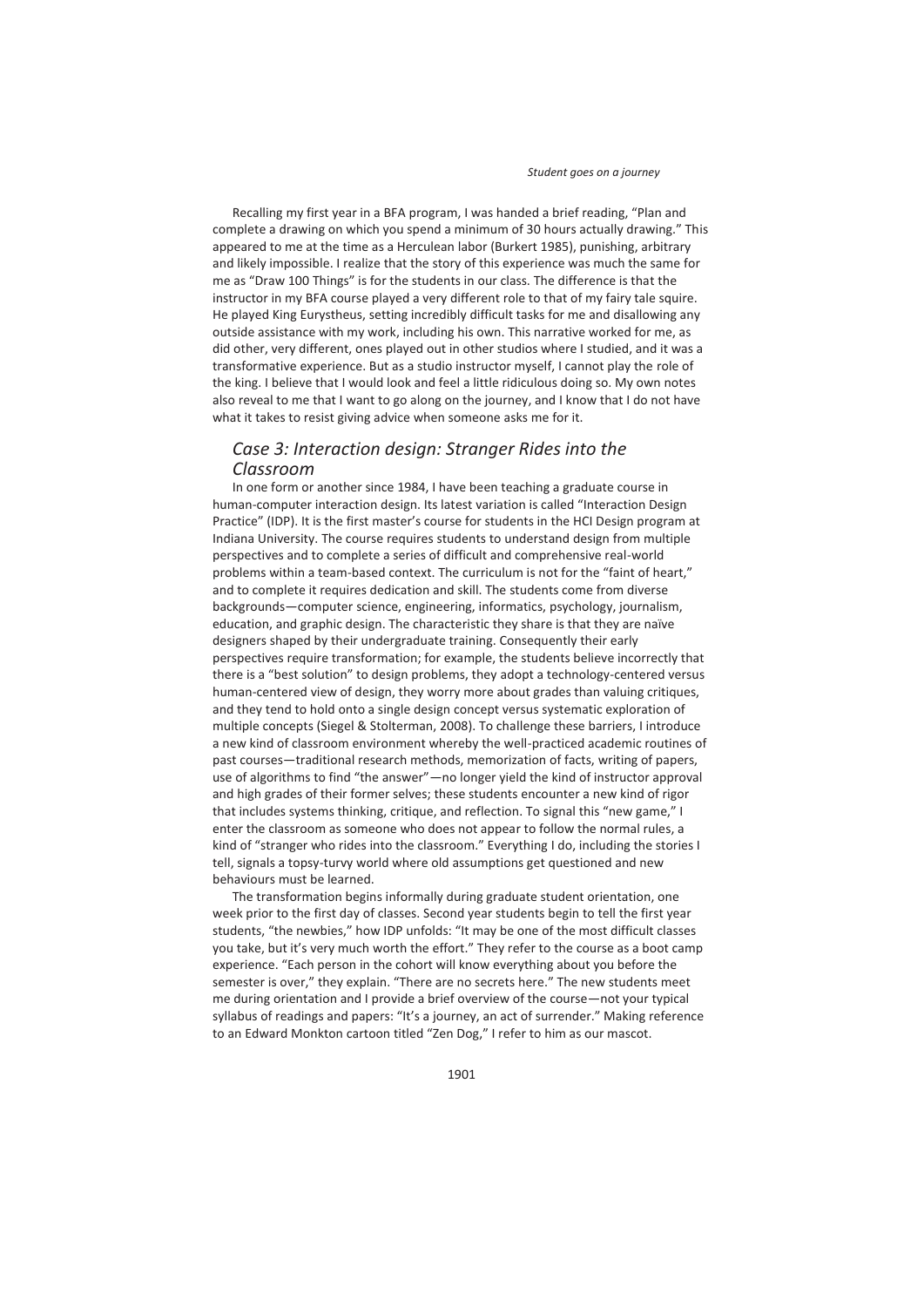("Surrender? A mascot?") The cartoon shows a picture of a beagle with eye patch, reclining in a row boat, floating in a large body of water. The caption reads: "He knows not where he's going / For the ocean will decide – / It's not the DESTINATION… / …It's the glory of THE RIDE." I tell the students that at times the journey will not be easy, but if you jump into Zen Dog's boat you will survive. One proud student proclaims, "I'm not afraid," and I respond, evoking the voice of the Star Wars character Yoda, "Oh you will be!" The students laugh nervously. Their transformation commences; the puzzle unfolds.

The first day of class begins with the lights turned down low. I stand before the students and play the Tingsha Tibetan cymbals, one sustained sound that resonates for nearly a minute. Then a short video begins, filling the nine screens encompassing the studio space. The images begin with the outer reaches of space, zooming into and circulating above planet Earth. The students see aerial images of their own country; if you look closely you can see the Great Wall of China. We come to the United States and zoom into Bloomington, Indiana. There we begin to see pieces of technology, from slide rulers, large scientific computers, to modern laptops, Kindles, iPads, iPhones and Apps; iconic names like Apple, Microsoft, Google, Facebook, and Twitter appear on the screen. All the while an exotic Indian tune plays in the background (exotic, that is to most of the students, and surprising to the few Indian students in the class)—haunting, distant, and yet inviting. Finally, the students read these words from Hesiod: *Before the gates of excellence the high gods have placed sweat; long is the road thereto and rough and steep at first; but when the heights are reached, then there is ease, though grievously hard in the winning.* Then the final words appear to the fading music: "Welcome to Interaction Design Practice—a human-centered view!"

The students are uncertain about what will happen next. The lights turn up; I reach for a cold can of Coke. I pop the lid. Psssh! "Did you hear that?" Listen to it again. I pick up another can. Psssh! "That sound was not made by accident. It was *designed*." The class continues with the design of other everyday objects. I open a Kleenex box. No matter how fast I pull tissues from the box, the next one pops up automatically. I ask some students to try it. "Someone, or more likely, some group of people designed this tissue box so it performs as we observe." We end the class with the syllabus and the unveiling of their first of five design problems.

The sound of cymbals, the video, the exotic music, the popping of Coke can lids, and the display of other objects entertain and instruct. More importantly, however, they signal a different kind of course. "This one will be different from the others," they think. And it is. In this course experience there are no right and wrong answers, and grades matter less; in its place I continue to act as "stranger," showing and telling in nontraditional ways, challenging their norm and slowly establishing a new one.

There are many occasions throughout the course where my "stranger rides into the classroom" narrative challenges their traditional "ways of knowing." An early example involves team process. I illustrate the challenges of working in groups through the introduction of the Tomy Big Loader—a Rube Goldberg-type toy with many parts. I dump the pieces in the middle of the floor and invite a team of five students to assemble the train and its associated parts. The "team" begins by grabbing pieces and trying to attach one to another. No one talks to the others and each person works independently for the first few minutes. The other students observe the team and take notes. After several minutes with little progress, I remove one of the team members and invite another in his place. Still, there is no success in assembling the Big Loader. I stop the frustrated students and ask them to describe what happened. Every aspect of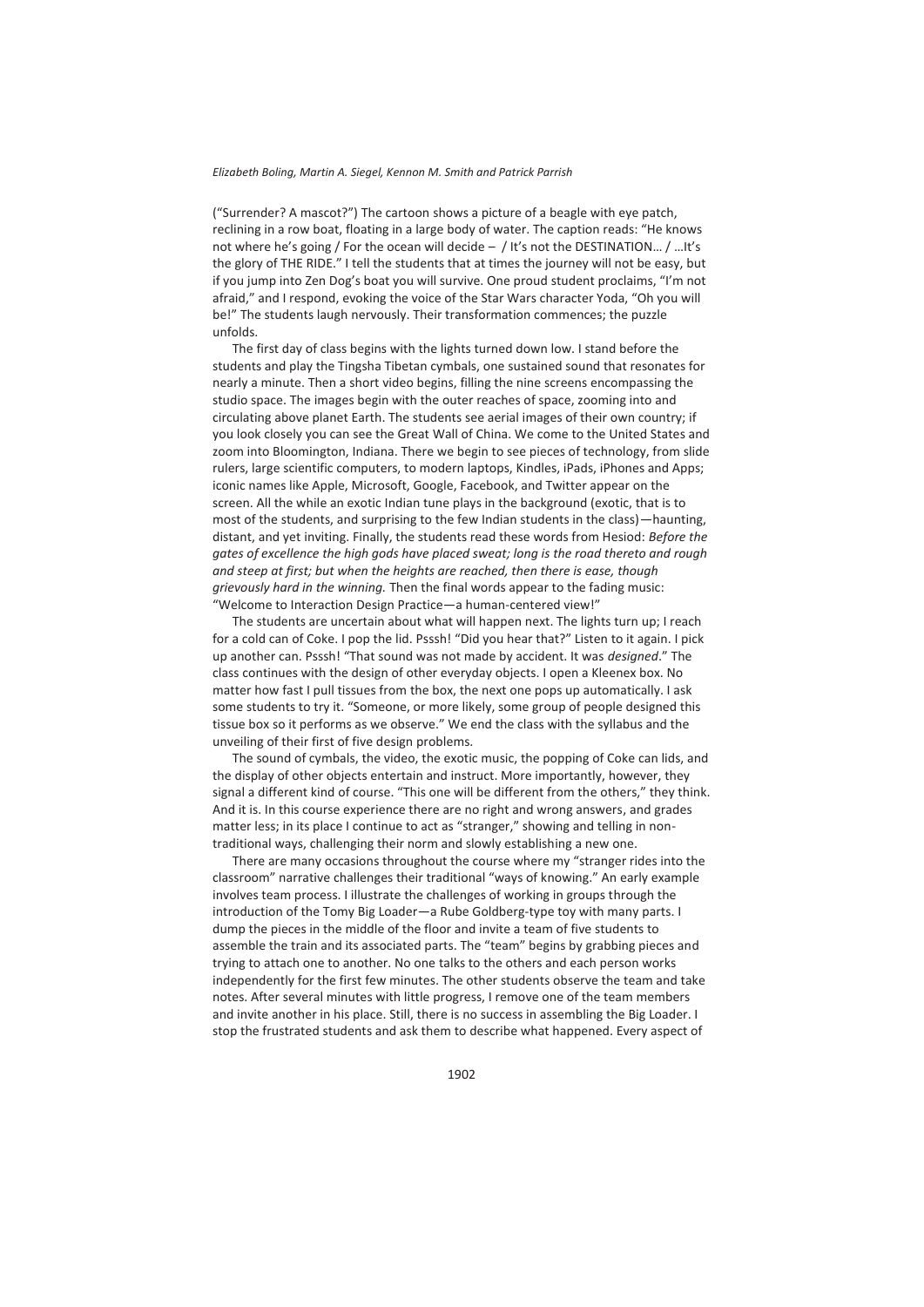dysfunctional teams manifests in this little experiment: absence of trust, fear of conflict, lack of commitment, avoidance of accountability, and inattention to results (Lencioni 2002). Moreover, the students forgot to ask the most important question: "Does anyone have the directions?" I smile, remove them from my pocket, and hold them up for all to see. It is a big revelation to the students; when you don't ask questions, especially the most obvious among them, you miss important information that will retard your success as a designer.

My talks in the studio continue the "stranger rides into the classroom" narrative. One example focuses on a design analogy—thinking like a Zen raku potter. I begin the session by describing the history of raku pottery, a Japanese technique used since the 16<sup>th</sup> century. The process includes a thermic shock causing small cracks that become black from the smoke. Novice raku potters require many trials before they succeed in creating their first satisfying pot; to the new potter, the pot is precious. But the Zen master reminds the apprentice that the design is not the pot; the design is within the potter. The Zen master emphasizes this message by taking the novice's pot and throwing it to the ground, turning the once intact pot into many ceramic shards. When I tell this story, I meticulously show the students a beautifully designed raku pot. And then SMASH! The pot is a manifestation of the potter's design; it is not the design. I then ask teams to shred their design sketches for their current project as they look into their "design abyss" and wonder if they can reclaim their true design. One student commented:

I'm still remembering when Marty broke the pot in class on Monday. I definitely didn't expect that. It took him about eight minutes to unpack the thing; he took it out so very carefully, mentioning that he valued it greatly. He was carefully holding the object as he walked around the room showing everyone. We were all like "ooo, ahhh, wooow, it's really nice." Then, just as I was starting to drift in and out of attention, BAM! It was shattered in the center of the room… it TOTALLY threw me off. I almost thought it was accidental, like he was going to just "fake" throw it. I immediately was like "oh shit" in my head. I zoned in on Marty's face, waiting for what he would say next… And I saw this calm look; I heard with 100% clarity his explanation and his analogy… I was able to pick up a piece of the pot before class was over. I now keep that piece in my pencil pouch so that every time I take out a pencil, I will see that piece to remind me that nothing is permanent – that my sketches and ideas should never have a permanent attachment to my mind. I will be reminded that I can start over and that I can take a piece of all or some of my ideas to create something new, something that can be better than anything previously…for the real design is within me.

## **Discussion**

As educator/scholars, all four of us are familiar with the rational-systemic design philosophy, dominant in instructional design, and centered on problems carefully sequenced from simple to complex with activities thoughtfully chosen to provide practice in a well-defined set of skills (Merrill, 2002; van Merrienboer, Clark & de Crook, 2002). We are aware that experiencing this instruction can, in practice, feel routine and require additional strategies to be applied in order to engender or to improve motivation to learn. Our reflection on our own studio teaching suggests that we are not just replacing such rationalized systems of instruction with studio pedagogy, but enacting narratives, broadly defined, whether we set out to do so consciously or not.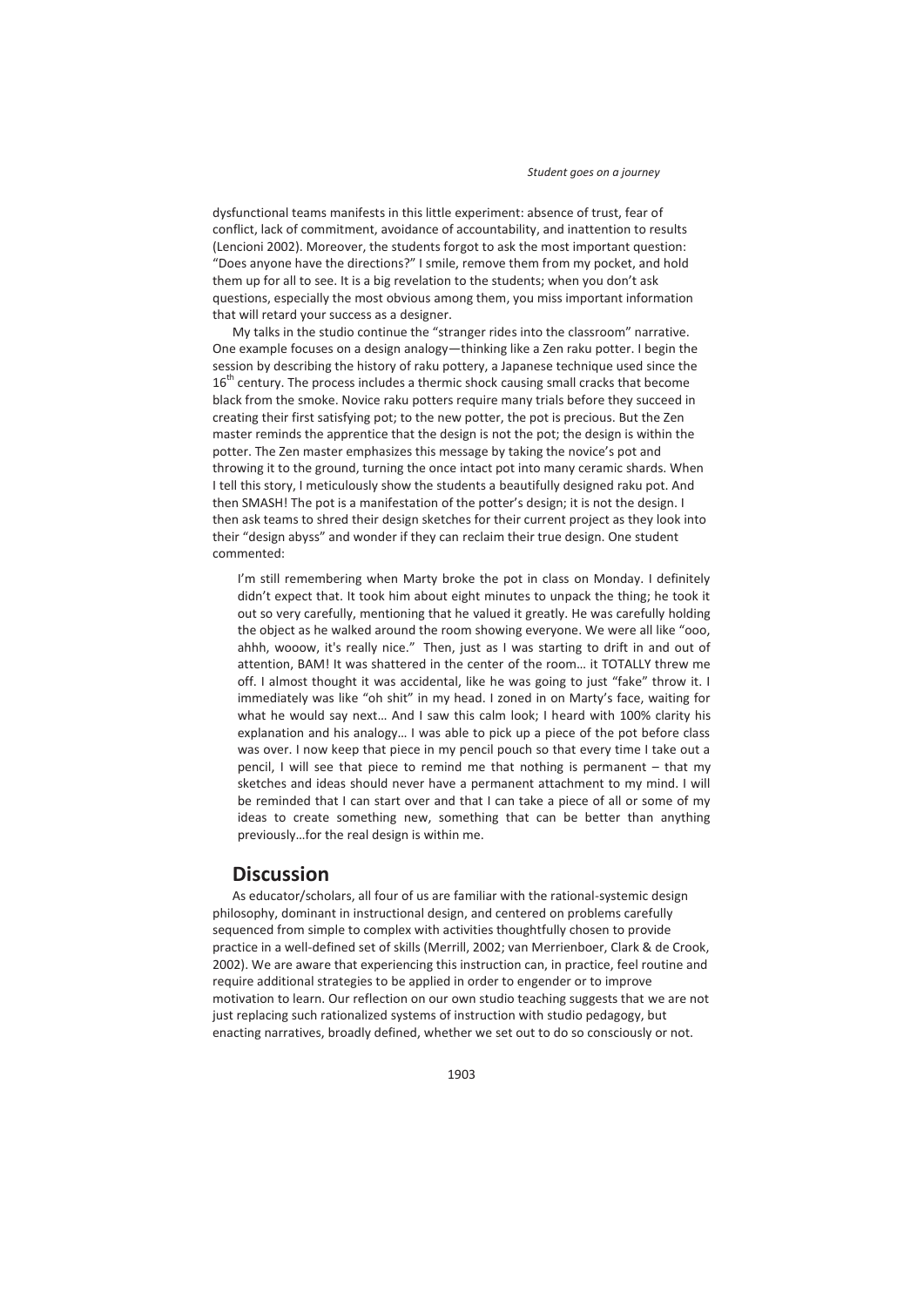Viewed through the framework provided by Parrish, Wilson and Brent (2010) we can see that the time, space and activity of the studio, seemingly chaotic to an observer or a novice, can be drawn together *through the narrative* as a form with compelling emotional quality and resonance.

The rational, systematic view of course design suggests that the potential for success in the design lies in the structure and strategies of the design, further implying that the ideal design may be enacted successfully without regard to the instructor. This view clearly stems from a different design philosophy than the aesthetic transformational view. While recognizing that even the most tightly controlled course designs are not likely to be enacted the same way twice, we see studio teaching as a loose structure within which the role of the instructor – enacted, not prescribed—is instrumental. Not every instructor is well matched to every role, which means that two studios covering the same material and taught by instructors of different temperaments will not be integrated successfully by the same underlying narrative.

Narratives played out in the studio do not have to be overtly stated or recognized, and may not be fully conscious on the part of the instructor or the students. In none of the situations we have described did one of us set out purposefully to script a narrative for ourselves. It is not clear that our courses would be improved simply by virtue of our having done so, and it seems intuitively likely that imposing an overt narrative on a course would reduce the compelling and immediate qualities required for highly aesthetic experiences—particularly if that narrative did not emerge uniquely from individual instructors. This having been said, developing the narrative impulse in studio instructors may well help to develop a deeper awareness of the roles we are playing in the studio and how we interact with situational and individual qualities that enhance the aesthetic, and hence the transformational, quality of design education.

## **References**

- Anthony, K.H. 1991. Design juries on trial: The renaissance of the design studio. Van Nostrand Reinhold.
- Barrett, Terry. 2000. Studio critiques of student art: As they are, as they could be with mentoring. Theory and Practice, 31,(1), 29-35.
- Boling, Elizabeth & Smith, Kennon M. (in press). Critical issues in studio pedagogy: Beyond the mystique and down to business. In Hokanson, B. & Gibbons, A. (Eds). AECT Research Symposium 2012 Proceedings. Springer.
- Boling, Elizabeth & Smith, Kennon. M. (2010). Intensive studio experience in a nonstudio masters program: student activities and thinking across levels of design. Design and Complexity: Design Research Society Conference 2010; School of Industrial Design, Montreal (Quebec), Canada.
- Booker, Christopher. 2005. The seven basic plots: Why we tell stories. London: Continuum.
- Burke, Kenneth. 1969. A grammar of motives. Berkely, CA: University of California Press.
- Burkert, Walter. 1985. *Greek Religion*. Cambridge, MA, USA: Harvard University Press.

Bruner, Jerome. 1990. Acts of meaning. Cambridge: Harvard University Press.

- Campbell, Joseph. 1968. The hero with a thousand faces. Princeton, NJ: Princeton University Press.
- Cennamo, Katherine., Carol Brandt, Brigitte Scott, Sarah Douglas, Margarita McGrath, Yolanda Reimer, & Mitzi Vernon 2011. "Managing the complexity of design problems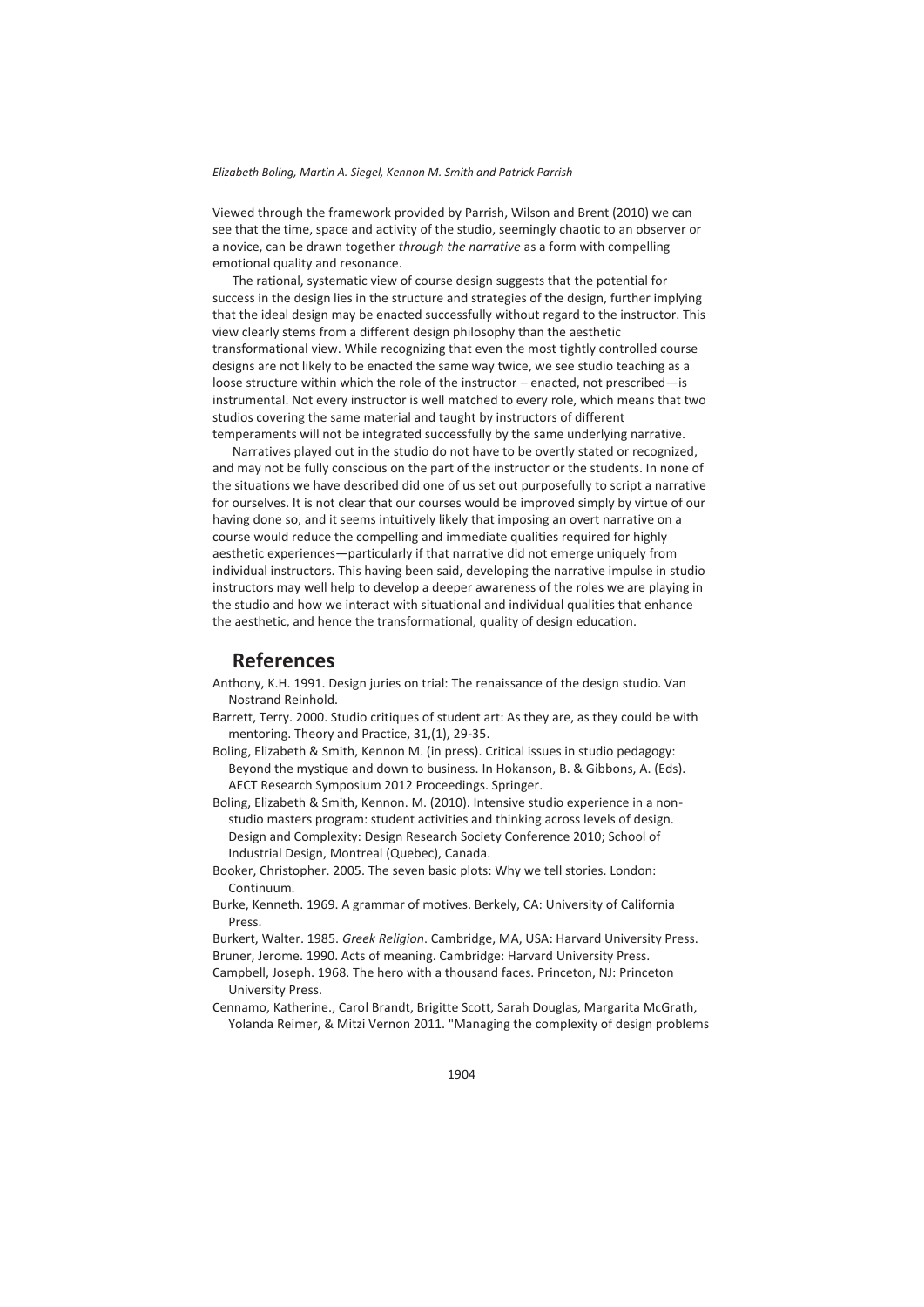through studio-based learning," Interdisciplinary Journal of Problem-based Learning, 5(2). Available at: http://dx.doi.org/10.7771/1541-5015.1253

Chen, Wezhi. (2011). A study of the learning problems of undergraduate industrial design students in studio courses. In N.F.M. Roozenburg, L.L. Chen & P.J. Stappers (Eds.). Diversity and Unity: Proceedings of IASDR2011 4th World Conference on Design Research. Delft, The Netherlands: October 31-November4, 2011.

De Cervantes, Miguel. 2005. Don Quixote (reprint). Harper Perennial.

Dewey, John. 1934/1989. Art as experience. Carbondale: Southern Illinois University Press.

Dewey, John. 1938/1991. Logic: The theory of inquiry. Carbondale: Southern Illinois University Press

DiGano, C., M. Goldman & M. Chorost (Eds.). 2009. Educating learning technology designers. New York, NY: Routledge.

Easterby, Ronald. 1970. The perception of symbols for machine displays. Ergonomics, 13(1), 149-158.

Elkins, James. 2001. Why art cannot be taught: A handbook for art students. Chicago: University of Illinois Press.

Helen Kelbesadel & Lisa Kornesky, 2009. Critique as signature pedagogy in the arts. In R. Gurung, N. Chick & A. Haynie (Eds.). Exploring signature pedagogies: Approaches to teaching disciplinary habits of mind. Sterling, VA: Stylus Publishing.

Lawson, Brian & Dorst, Kees. 2009. Design expertise. Oxford, UK: Elsevier.

Lencioni, Patrick. 2002. *The five dysfunctions of a team: A leadership fable*. Jossey-Bass.

Merrill, David O. 2002. First principles of instruction. *Educational Technology Research and Development, 50*(3), 43-59.

Mewburn, Inger. In press. Lost in translation: Reconsidering reflective practice and design studio pedagogy. *Arts and Humanities in Higher Education*, published online 20 June 2011,

http://ahh.sagepub.com/content/early/2011/06/15/1474022210393912.

Palmer, Parker. 1997. *The Courage to Teach: Exploring the Inner Landscape of a Teacher's Life*. Jossey-Bass.

Parrish, Patrick. 2009. Aesthetic principles for instructional design. *Educational Technology, Research and Development, 57*(5), 511-528.

Parrish, Patrick, Wilson, Brent & Dunlap, Joanna. 2011) Learning experience as transaction: A framework for instructional design. *Educational Technology, 51*(2), 15- 22.

Shulman, Lee S. 2005. Signature pedagogies in the professions. *Daedalus, 134*(3), 52-59.

Siegel, M. & Stolterman, E. (2008). Metamorphosis: Transforming non-designers into designers. In: *Undisciplined! Design Research Society Conference 2008*, Sheffield Hallam University, Sheffield, UK, 16-19 July 2008.

Smith, Kennon M. (In progress) The interior design studio: A design case.

Stevens, Garry. 1995. Struggle in the studio: A Bourdivin look at architectural pedagogy. *Journal of Architectural Education, 49*(2), 105-122.

Tolkien, John Ronald Reuel. 2007. *The lord of the rings* (re-issued). UK: Harper-Collins.

van Merriënboer, Jeroen J. G., Clark, Richard E., de Croock, M. B. M. 2002. Blueprints for complex learning: The 4C/ID-model. *Educational Technology, Research and Development,* 50 (2);39-64

Webster, Helena. 2007. The analytics of power – Re-presenting the design jury. *Journal of Architectural Education, 60*(3), 21-27.